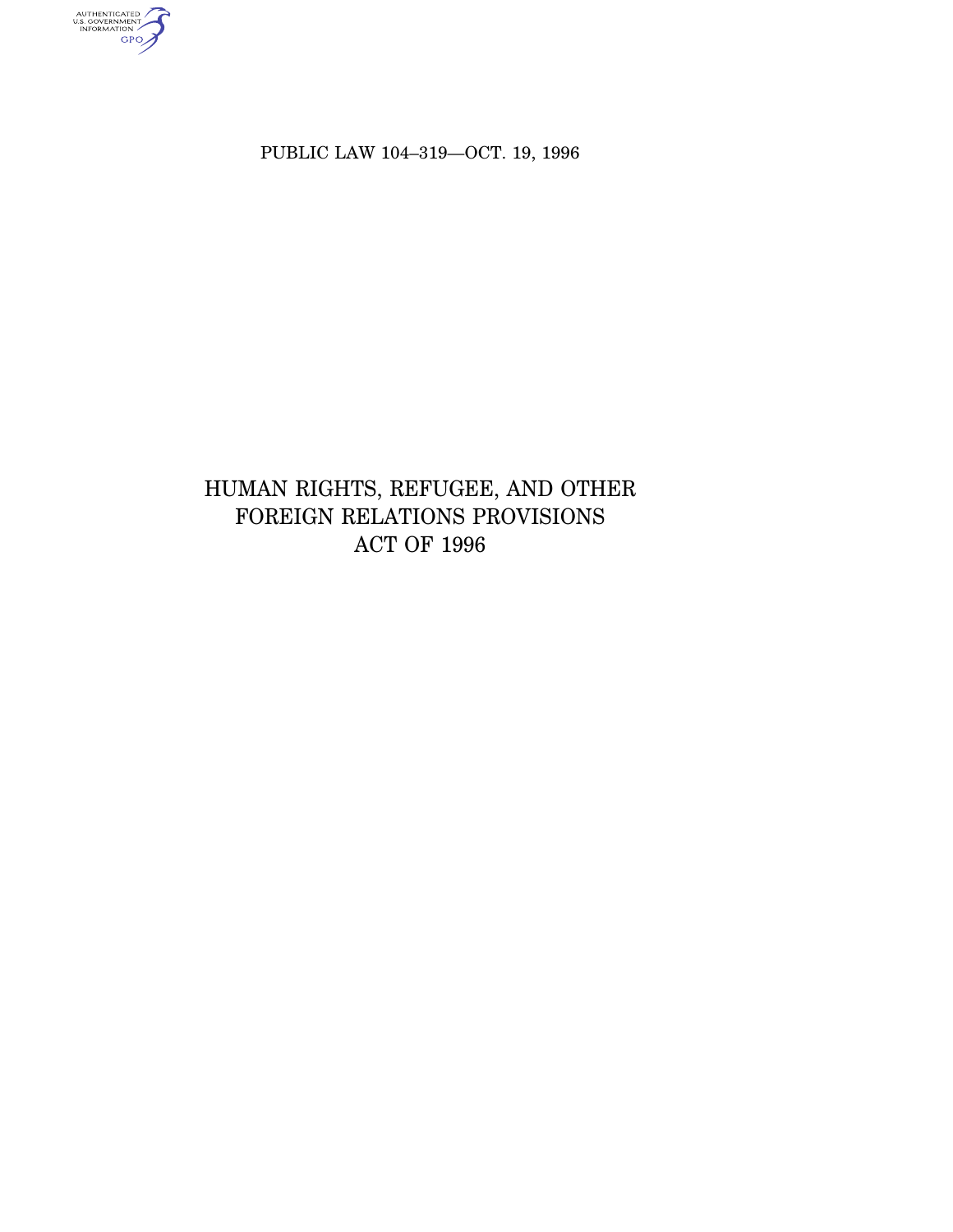# Public Law 104–319 104th Congress

# An Act

Oct. 19, 1996

[H.R. 4036]

Making certain provisions with respect to internationally recognized human rights, refugees, and foreign relations.

*Be it enacted by the Senate and House of Representatives of the United States of America in Congress assembled,*

Provisions Act of

#### **SECTION 1. SHORT TITLE.**

This Act may be cited as the ''Human Rights, Refugee, and Other Foreign Relations Provisions Act of 1996''.

#### **SEC. 2. TABLE OF CONTENTS.**

The table of contents of this Act is as follows:

- Sec. 1. Short title.
- Sec. 2. Table of contents.

#### TITLE I—FOREIGN RELATIONS PROVISIONS

- Sec. 101. Extension of certain adjudication provisions.
- Sec. 102. Conduct of certain educational and cultural exchange programs.
- Sec. 103. Educational and cultural exchanges and scholarships for Tibetans and Burmese.
- Sec. 104. International Boundary and Water Commission.

### TITLE II—FOREIGN ASSISTANCE PROVISIONS

Sec. 201. Human rights reports.

Sec. 202. Assistance for Mauritania.

## TITLE III—CLAIBORNE PELL INSTITUTE FOR INTERNATIONAL RELATIONS AND PUBLIC POLICY

Sec. 301. Short title.

- Sec. 302. Grant authorized.
- Sec. 303. Authorization of appropriations.
- Sec. 304. Effective date.

#### TITLE IV—GEORGE BUSH SCHOOL OF GOVERNMENT AND PUBLIC SERVICE

- Sec. 401. Short title.
- Sec. 402. Grant authorized.
- Sec. 403. Grant conditions.
- Sec. 404. Appropriations authorized.
- Sec. 405. Effective date.

#### TITLE V—MISCELLANEOUS PROVISIONS

Sec. 501. Edmund S. Muskie Foundation.

Sec. 502. Calvin Coolidge Memorial Foundation grant.

22 USC 2151 note. Human Rights, Refugee, and Other Foreign Relations 1996.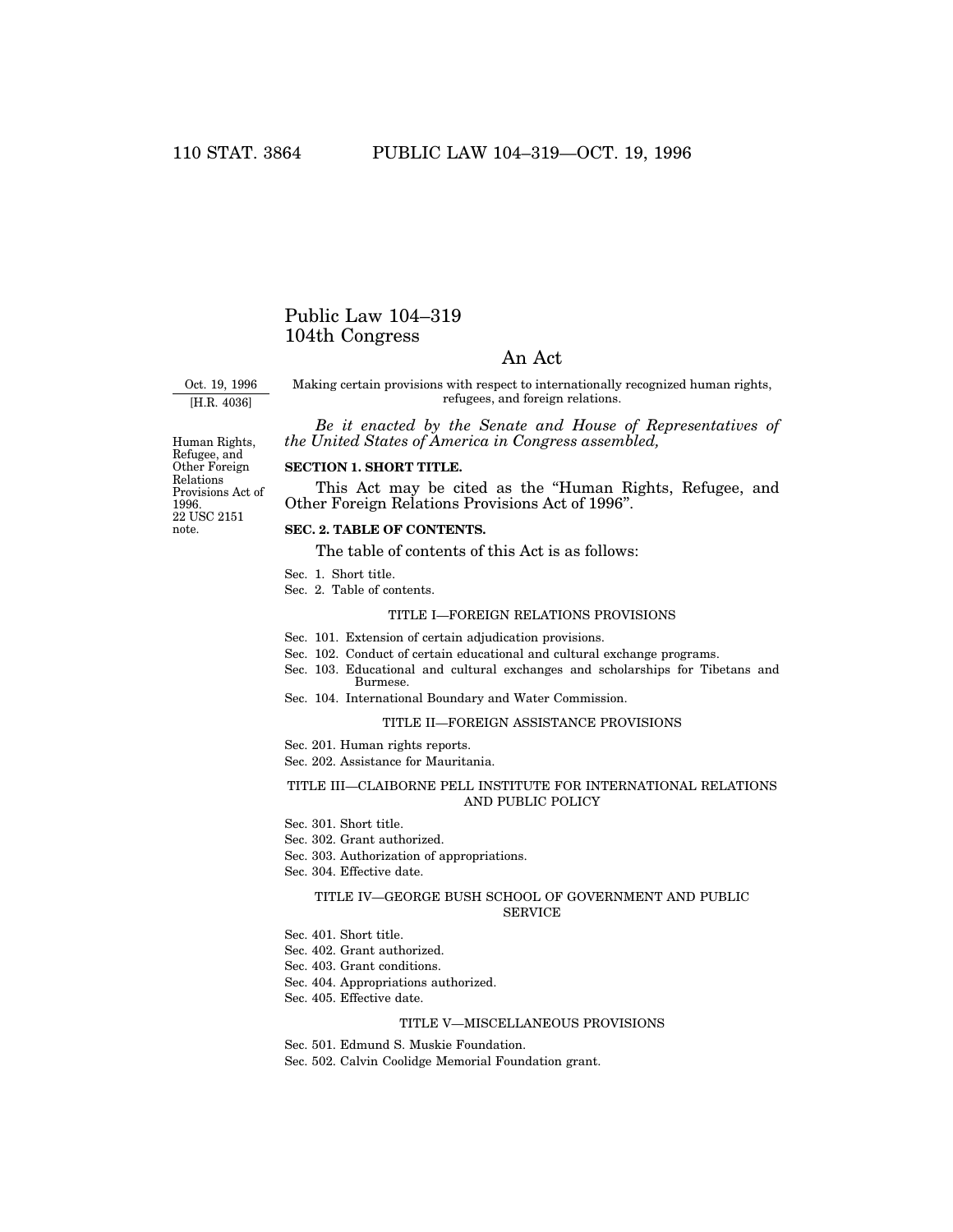# **TITLE I—FOREIGN RELATIONS PROVISIONS**

#### **SEC. 101. EXTENSION OF CERTAIN ADJUDICATION PROVISIONS.**

The Foreign Operations, Export Financing, and Related Programs Appropriations Act, 1990 (Public Law 101–167) is amended—

(1) in section 599D (8 U.S.C. 1157 note)—

 $(A)$  in subsection  $(b)(3)$ , by striking "and 1996" and inserting "1996, and 1997"; and

(B) in subsection (e), by striking out ''October 1, 1996'' each place it appears and inserting "October 1, 1997"; and

(2) in section 599E (8 U.S.C. 1255 note) in subsection (b)(2), by striking out ''September 30, 1996'' and inserting ''September 30, 1997''.

### **SEC. 102. CONDUCT OF CERTAIN EDUCATIONAL AND CULTURAL EXCHANGE PROGRAMS.**

22 USC 2452 note.

In carrying out programs of educational and cultural exchange in countries whose people do not fully enjoy freedom and democracy (including but not limited to China, Vietnam, Cambodia, Tibet, and Burma), the Director of the United States Information Agency shall take appropriate steps to provide opportunities for participation in such programs to human rights and democracy leaders of such countries.

#### **SEC. 103. EDUCATIONAL AND CULTURAL EXCHANGES AND SCHOLAR-SHIPS FOR TIBETANS AND BURMESE.**

(a) ESTABLISHMENT OF EDUCATIONAL AND CULTURAL EXCHANGE FOR TIBETANS.—The Director of the United States Information Agency shall establish programs of educational and cultural exchange between the United States and the people of Tibet. Such programs shall include opportunities for training and, as the Director considers appropriate, may include the assignment of personnel and resources abroad.

(b) SCHOLARSHIPS FOR TIBETANS AND BURMESE.—

(1) Subject to the availability of appropriations, for fiscal year 1997 at least 30 scholarships shall be made available to Tibetan students and professionals who are outside Tibet, and at least 15 scholarships shall be made available to Burmese students and professionals who are outside Burma.

(2) WAIVER.—Paragraph (1) shall not apply to the extent that the Director of the United States Information Agency determines that there are not enough qualified students to fulfill such allocation requirement.

(3) SCHOLARSHIP DEFINED.—For the purposes of this section, the term ''scholarship'' means an amount to be used for full or partial support of tuition and fees to attend an educational institution, and may include fees, books, and supplies, equipment required for courses at an educational institution, living expenses at a United States educational institution, and travel expenses to and from, and within, the United States.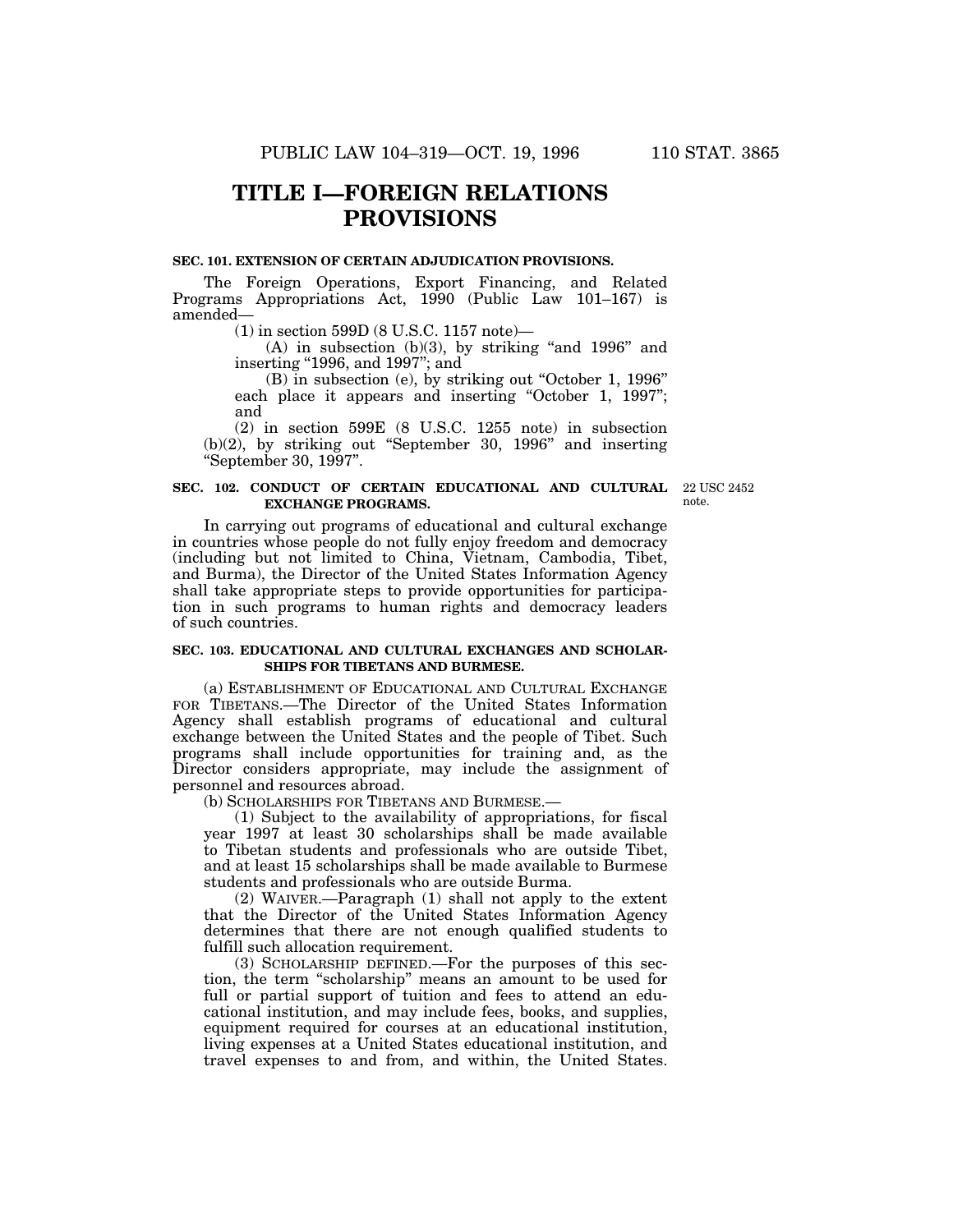### **SEC. 104. INTERNATIONAL BOUNDARY AND WATER COMMISSION.**

The Act of May 13, 1924 (49 Stat. 660, 22 U.S.C. 277–277f), is amended in section 3 (22 U.S.C. 277b) by adding at the end the following new subsection:

(d) Pursuant to the authority of subsection (a) and in order to facilitate further compliance with the terms of the Convention for Equitable Distribution of the Waters of the Rio Grande, May 21, 1906, United States-Mexico, the Secretary of State, acting through the United States Commissioner of the International Boundary and Water Commission, may make improvements to the Rio Grande Canalization Project, originally authorized by the Act of August 29, 1935 (49 Stat. 961). Such improvements may include all such works as may be needed to stabilize the Rio Grande in the reach between the Percha Diversion Dam in New Mexico and the American Diversion Dam in El Paso.''.

# **TITLE II—FOREIGN ASSISTANCE PROVISIONS**

## **SEC. 201. HUMAN RIGHTS REPORTS.**

(a) SECTION 116 REPORT.—Section 116(d) of the Foreign Assistance Act of 1961 (22 U.S.C. 2151n(d)) is amended—

 $(1)$  in paragraph  $(2)$ , by striking "and" at the end;

(2) by redesignating paragraph (3) as paragraph (5); and (3) by inserting after paragraph (2) the following new para-

graphs: ''(3) the votes of each member of the United Nations Commission on Human Rights on all country-specific and thematic resolutions voted on at the Commission's annual session during the period covered during the preceding year;

 $(4)$  the extent to which each country has extended protection to refugees, including the provision of first asylum and resettlement; and''.

(b) SECTION 502B REPORT.—Section 502B(b) of such Act (22 U.S.C. 2304(b)) is amended by adding after the second sentence the following new sentence: ''Each report under this section shall list the votes of each member of the United Nations Commission on Human Rights on all country-specific and thematic resolutions voted on at the Commission's annual session during the period covered during the preceding year.''.

## **SEC. 202. ASSISTANCE FOR MAURITANIA.**

(a) PROHIBITION.—The President should not provide economic assistance, military assistance or arms transfers to the Government of Mauritania unless the President certifies to the Congress that such Government has taken appropriate action to eliminate chattel slavery in Mauritania, including—

(1) the enactment of anti-slavery laws that provide appropriate punishment for violators of such laws; and

 $(2)$  the rigorous enforcement of such laws.

(b) DEFINITIONS.—For purposes of this section, the following definitions apply:

(1) ECONOMIC ASSISTANCE.—The term ''economic assistance'' means any assistance under part I of the Foreign Assistance Act of  $1961$  (22 U.S.C. 2151 et seq.), except that such term does not include humanitarian assistance.

22 USC 2151 note.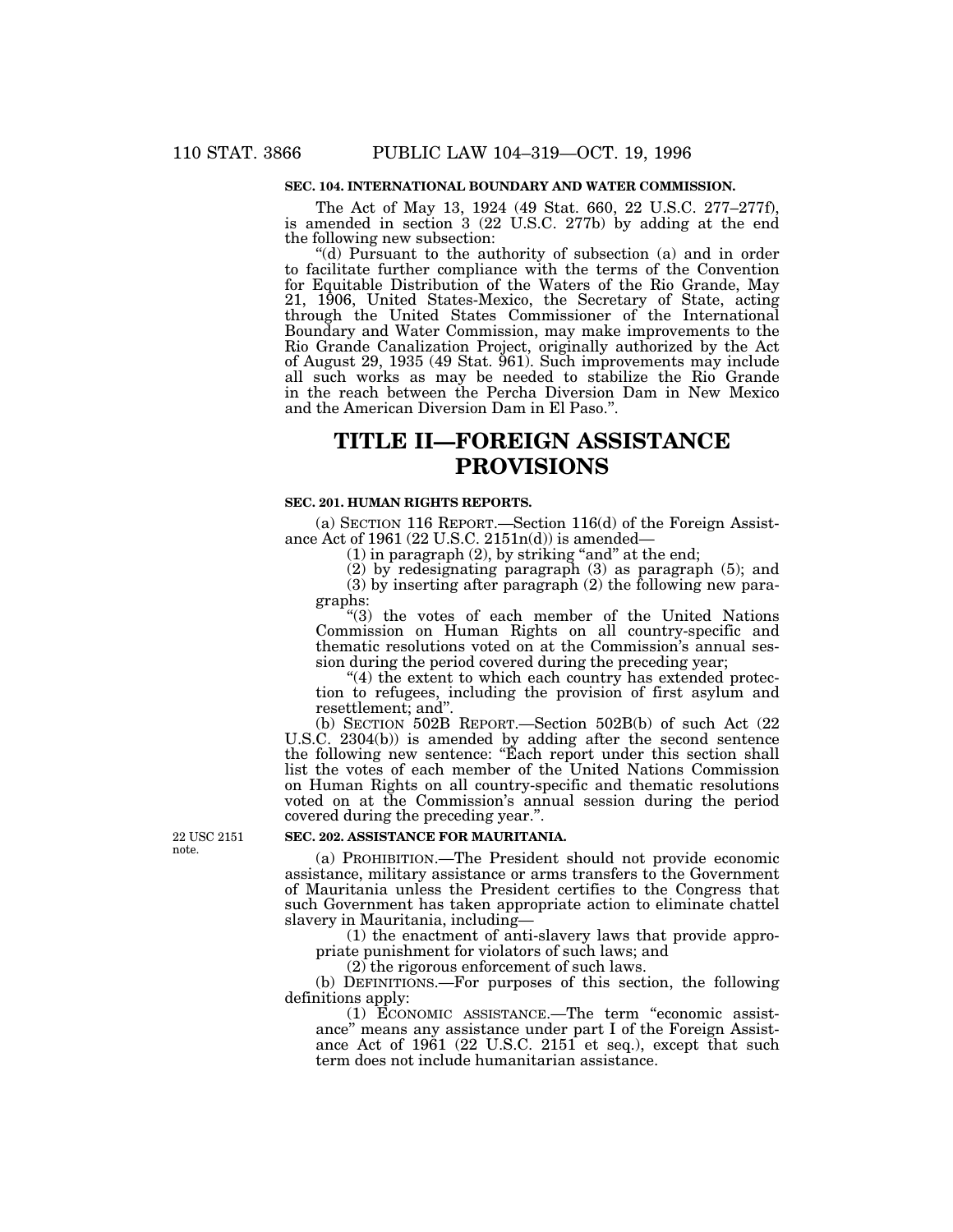(2) MILITARY ASSISTANCE OR ARMS TRANSFERS.—The term ''military assistance or arms transfers'' means—

(A) assistance under chapter 2 of part II of the Foreign Assistance Act of 1961 (22 U.S.C. 2311 et seq.; relating to military assistance), including the transfer of excess defense articles under sections 516 through 519 of that Act (22 U.S.C. 2321j through 2321m);

(B) assistance under chapter 5 of part II of the Foreign Assistance Act of 1961 (22 U.S.C. 2347 et seq.; relating to international military education and training);

(C) assistance under the ''Foreign Military Financing Program'' under section 23 of the Arms Export Control Act (22 U.S.C. 2763); or

(D) the transfer of defense articles, defense services, or design and construction services under the Arms Export Control Act (22 U.S.C. 2751 et seq.), including defense articles and defense services licensed or approved for export under section 38 of that Act (22 U.S.C. 2778).

# **TITLE III—CLAIBORNE PELL INSTITUTE FOR INTERNATIONAL RELATIONS AND PUBLIC POLICY**

Claiborne Pell Institute for International Relations and Public Policy Act. Rhode Island.

#### **SEC. 301. SHORT TITLE.**

This title may be cited as the "Claiborne Pell Institute for International Relations and Public Policy Act''.

#### **SEC. 302. GRANT AUTHORIZED.**

In recognition of the public service of Senator Claiborne Pell, the Secretary of Education is authorized to award a grant, in accordance with the provisions of this title, to assist in the establishment and operation of the Claiborne Pell Institute for International Relations and Public Policy, located at Salve Regina University, Newport, Rhode Island, including the purchase and renovation of facilities to house the Institute.

## **SEC. 303. AUTHORIZATION OF APPROPRIATIONS.**

There are authorized to be appropriated for fiscal year 1997 such sums, not to exceed \$3,000,000, as may be necessary to carry out this title.

# **SEC. 304. EFFECTIVE DATE.**

This title shall take effect on the date of enactment of this Act.

# **TITLE IV—GEORGE BUSH SCHOOL OF GOVERNMENT AND PUBLIC SERVICE**

#### **SEC. 401. SHORT TITLE.**

This title may be cited as the "George Bush School of Government and Public Service Act''.

#### **SEC. 402. GRANT AUTHORIZED.**

In recognition of the public service of President George Bush, the Secretary of Education is authorized to make a grant in accord-

George Bush School of Government and Public Service Act. Texas.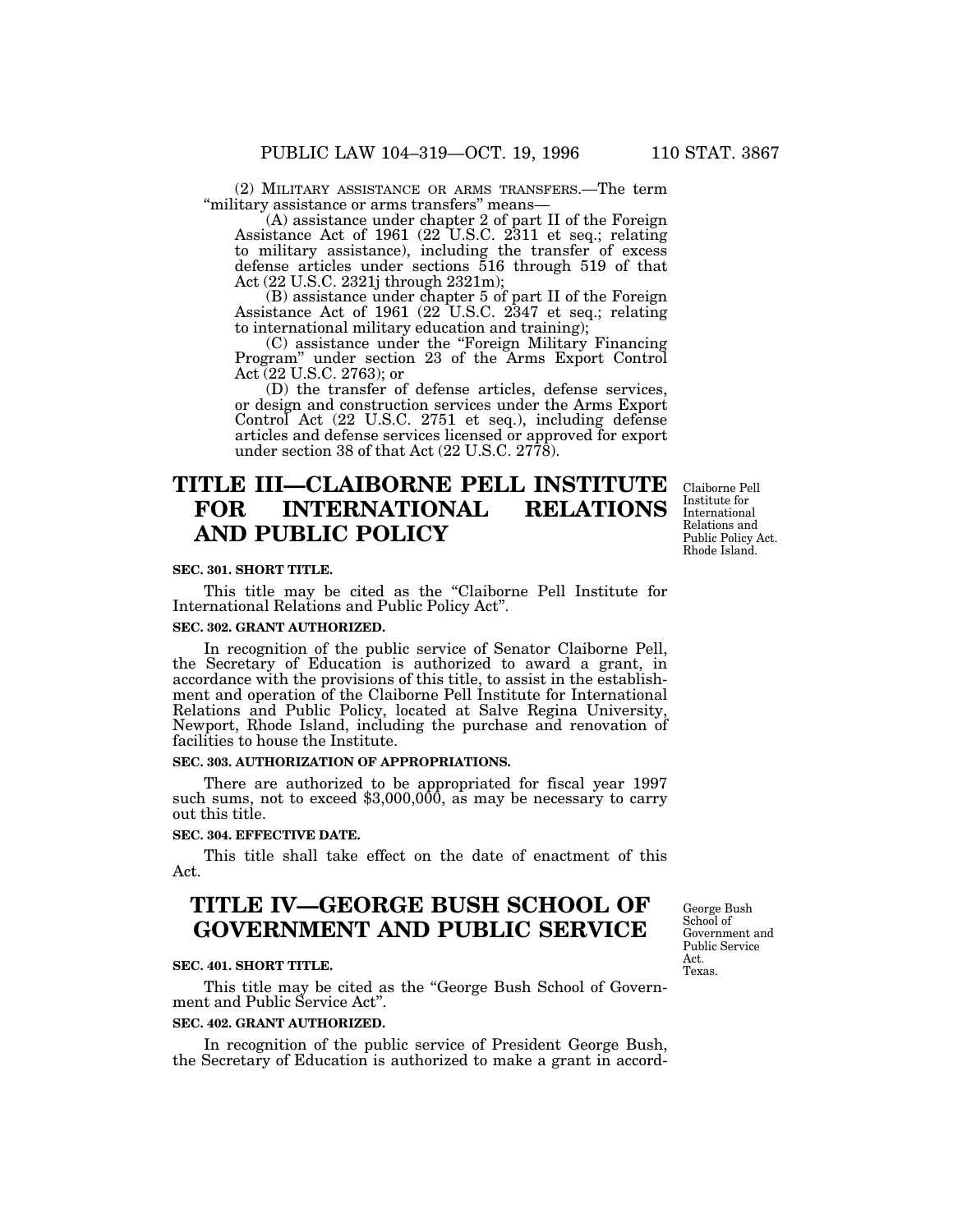ance with the provisions of this Act to assist in the establishment of the George Bush Fellowship Program, located at the George Bush School of Government and Public Service of the Texas A & M University.

### **SEC. 403. GRANT CONDITIONS.**

No payment may be made under this title except upon an application at such time, in such manner, and containing or accompanied by such information as the Secretary of Education may require.

### **SEC. 404. APPROPRIATIONS AUTHORIZED.**

There are authorized to be appropriated such sums, not to exceed \$3,000,000, as may be necessary to carry out the provisions of this title.

#### **SEC. 405. EFFECTIVE DATE.**

This title shall take effect on October 1, 1996.

# **TITLE V—MISCELLANEOUS PROVISIONS**

Washington, DC. Grants.

### **SEC. 501. EDMUND S. MUSKIE FOUNDATION.**

In recognition of the public service of Senator and Secretary of State Edmund S. Muskie, the Secretary of Education is authorized to award a grant in accordance with the provisions of this Act to assist in the establishment of the Edmund S. Muskie Foundation, located in Washington, D.C., by providing assistance to support the Foundation, including assistance to be used for awarding stewardships, supporting the Muskie archives, and supporting the Edmund S. Muskie Institute of Public Affairs.

**SEC. 502. CALVIN COOLIDGE MEMORIAL FOUNDATION GRANT.**

(a) DEFINITIONS.—In this section:

(1) FOUNDATION.—The term ''Foundation'' means the Calvin Coolidge Memorial Foundation.

(2) SECRETARY.—The term ''Secretary'' means the Secretary of Education.

(b) GRANT AUTHORIZED.—The Secretary is authorized to make a grant in the amount of \$1,000,000 in accordance with the provisions of this section to the Foundation.

(c) GRANT CONDITIONS.—

(1) APPLICATION.—No payment may be made under this section except upon an application at such time, in such manner, and containing or accompanied by such information as the Secretary may require.